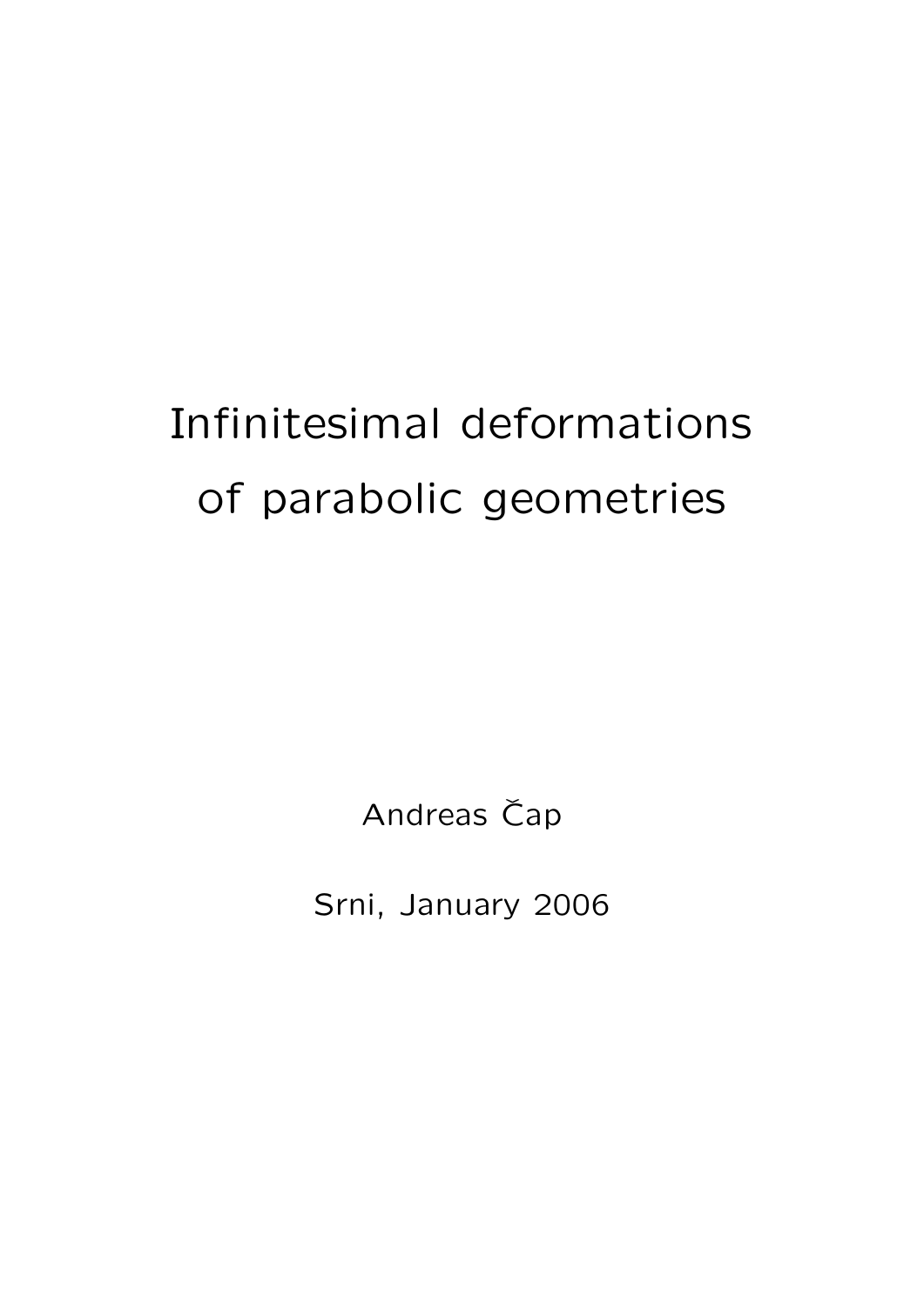# Basic ideas

• Consider isomorphism class of geometric structures of some type on a manifold M, or equivalently the space of all such structures modulo the action of  $\text{Diff}(M)$ . "Moduli space" of such structures.

• Localizing leads to deformations and one may pass further to a formal and infinitesimal level. Formal tangent space at the given structure to the moduli space: infinitesimal deformations modulo trivial infinitesimal deformations.

Example Riemannian metrics:

• Infinitesimal deformations of  $g$  are sections  $h = h_{ab}$  of  $\mathcal{E}_{(ab)} = S^2(T^*M)$ .

•  $h$  is trivial, iff  $h = \mathcal{L}_{\xi}g$  for a vector field  $\xi =$  $\xi^a\in \mathfrak{X}(M)=\mathsf{\Gamma}(\mathcal{E}^a).$  Then  $h_{ab}=\nabla_{(a}\xi_{b)}$  and we obtain the Killing operator  $D: \mathcal{E}^{\hat{a} \rightarrow \mathcal{E}}(\overline{a} b)$ 

• ker( $D$ ) is the space of Killing fields, i.e. infinitesimal isometries of  $g$ , and coker( $D$ ) is the formal tangent space at  $q$  to  $\mathcal{M}$ .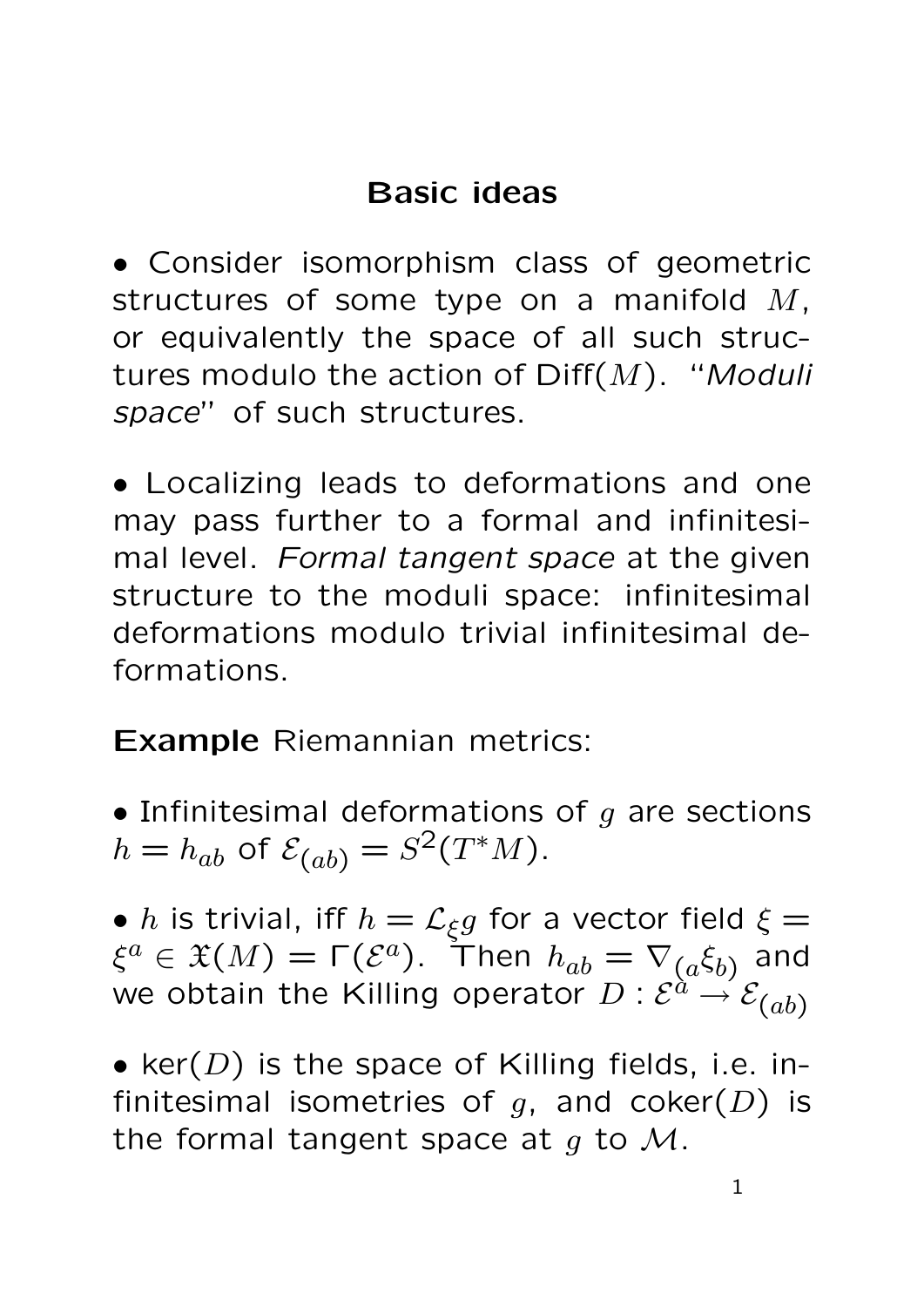### Cartan geometries

"Curved analogs" of a homogeneous space  $G/H$ . For M with dim $(M) = dim(G/H)$ , a Cartan geometry of type  $(G, H)$  on M is a principal H-bundle  $p: \mathcal{G} \to M$  plus a Cartan connection  $\omega \in \Omega^1(\mathcal{G}, \mathfrak{g})$ , i.e.

(i)  $(r^h)^*\omega = \mathsf{Ad}(h)^{-1} \circ \omega$  for all  $h \in H$ . (ii)  $\omega(\zeta_A) = A$  for all  $A \in \mathfrak{h} \subset \mathfrak{g}$ . (iii)  $\omega(u)$  :  $T_u \mathcal{G} \rightarrow \mathfrak{g}$  is a linear isomorphism for all  $u \in \mathcal{G}$ .

Morphisms are principal bundle maps compatible with the Cartan connections. The homogeneous model is  $p: G \to G/H$  with the Maurer–Cartan form as a Cartan connection.

Infinitesimal deformations: principal bundles are rigid, so we can only deform  $\omega$ . Condition (iii) is open, so infinitesimal deformations are given by  $g$ -valued one forms on  $G$ , which satisfy (i) and are horizontal. These are equivalent to elements of  $\Omega^1(M, \mathcal{A}M)$ , where  $AM := G \times_H g$  is the adjoint tractor bundle.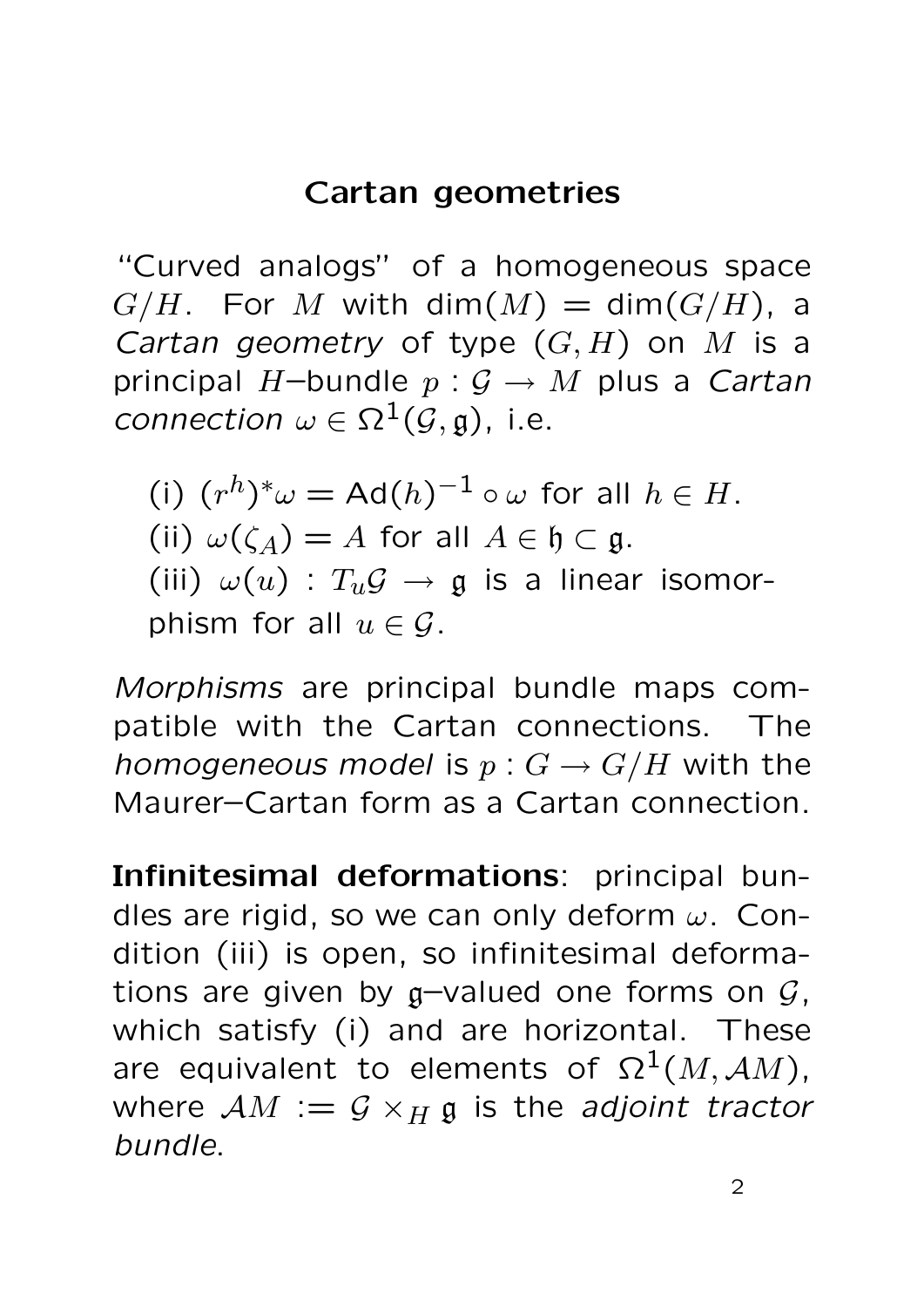Trivial deformations come from pulling back  $\omega$  by principal bundle automorphisms. Infinitesimally, one obtains right invariant vector fields  $\xi \in \mathfrak{X}(\mathcal{G})^H$ . The trivial infinitesimal deformation caused by  $\xi$  is  $\mathcal{L}_{\xi}\omega$ . Applying  $\omega$ induces an isomorphism

$$
\mathfrak{X}(\mathcal{G})^H \cong C^{\infty}(\mathcal{G}, \mathfrak{g})^H \cong \Gamma(\mathcal{A}M).
$$

Via the Cartan connection  $\omega$ , one has  $TM \cong \mathbb{R}^2$  $G \times_H (g/h)$ . In particular, there is a natural bundle map  $\Pi$  :  $\mathcal{A}M \rightarrow TM$ , which corresponds to projecting a right invariant field to the base.

The Cartan connection  $\omega$  induces a canonical linear connection  $\nabla$  on  $AM$ . Further we have the curvature  $K \in \Omega^2(\mathcal{G}, \mathfrak{g})$  defined by

$$
K(\xi, \eta) = d\omega(\xi, \eta) + [\omega(\xi), \omega(\eta)].
$$

It is easy to see that  $K$  is horizontal and  $H$ equivariant, thus defining  $\kappa \in \Omega^2(M, \mathcal{A}M)$ . For the homogeneous model,  $\kappa = 0$  by the Maurer–Cartan equation, and  $\kappa$  is a complete obstruction to local isomorphism to  $G/H$ .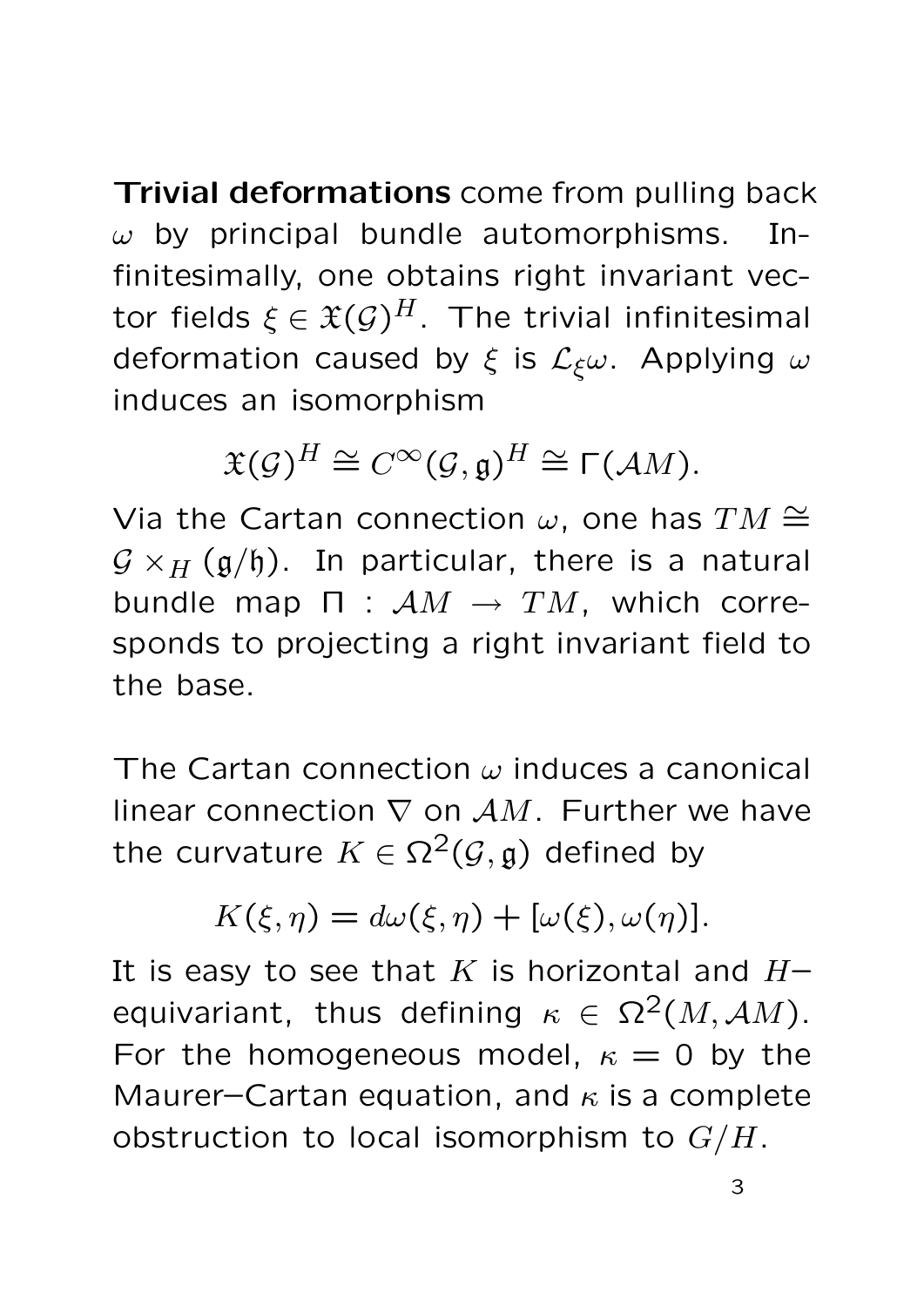A simple computation shows that if  $\xi \in \mathfrak{X}(G)^H$ corresponds to  $s \in \Gamma(\mathcal{A} M)$ , then  $\mathcal{L}_{\xi}\omega$  corresponds to

$$
\tilde{\nabla}s := \nabla s + i_{\Pi(s)}\kappa \in \Omega^1(M, \mathcal{A}M)
$$

In particular, infinitesimal automorphisms of  $(p: \mathcal{G} \to M, \omega)$  are in bijective correspondence with sections of  $AM$  that are parallel for the linear connection  $\tilde{\nabla}$ .

Cartan geometries are most interesting when they are equivalent to some underlying structure. This needs a normalization condition on the curvature. Analyzing the effect of an infinitesimal deformation on curvature is subtle, since the identification of  $TM$  with an associated bundle depends on the Cartan connection. The infinitesimal change of curvature caused by  $\varphi \in \Omega^1(M, \mathcal{A}M)$  turns out to be given by

$$
d^{\nabla}\varphi - i_{\Pi\circ\varphi}\kappa = d^{\tilde{\nabla}}\varphi \in \Omega^2(M, AM),
$$

where we use the covariant exterior derivative. Thus infinitesimal deformations of a Cartan geometry are governed by the twisted de-Rham sequence  $(\Omega^*(M, \mathcal{A}M), d^{\tilde{\nabla}})$ .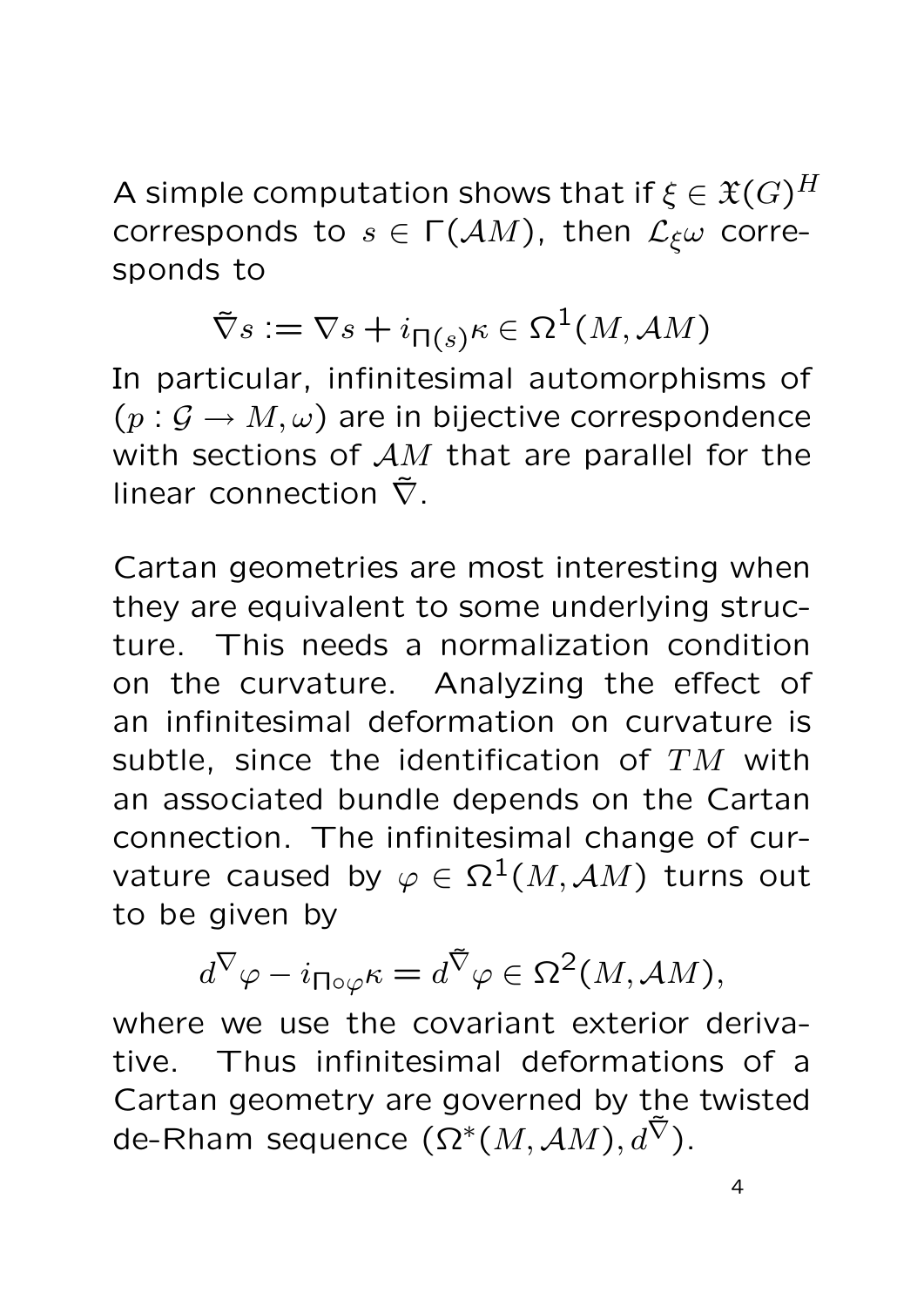# The case of parabolic geometries

These are Cartan geometries of type  $(G, P)$ , where G is semisimple and  $P \subset G$  is a parabolic subgroup. Under the conditions of regularity and normality on the curvature, these are equivalent to underlying structures. Among them, there are important examples like conformal, almost quaternionic, CR, and quaternionic contact structures. From now one, we only deal with regular normal geometries.

Here there is a nilpotent ideal  $\mathfrak{p}_+ \subset \mathfrak{p}$ , which via the Killing form is dual to  $g/p$ . Hence for a geometry  $(p: \mathcal{G} \to M, \omega)$ , we get  $\mathcal{G} \times_{P}$  $\mathfrak{p}_+ \cong \mathfrak{T}^*M$ . The bracket in g makes  $AM$ into a bundle of Lie algebras, which contains  $T^*M$  as a bundle of subalgebras. Using the (tensorial) Lie bracket on both bundles, one defines natural bundle maps

 $\partial^*:\textsf{\Lambda}^kT^*M\otimes\mathcal AM\to \textsf{\Lambda}^{k-1}T^*M\otimes\mathcal AM$ such that  $\partial^* \circ \partial^* = 0$ . We also denote by  $\partial^*$ the induced operators on  $AM$ -valued forms. Normality of a parabolic geometry is defined by  $\partial^*(\kappa) = 0$ .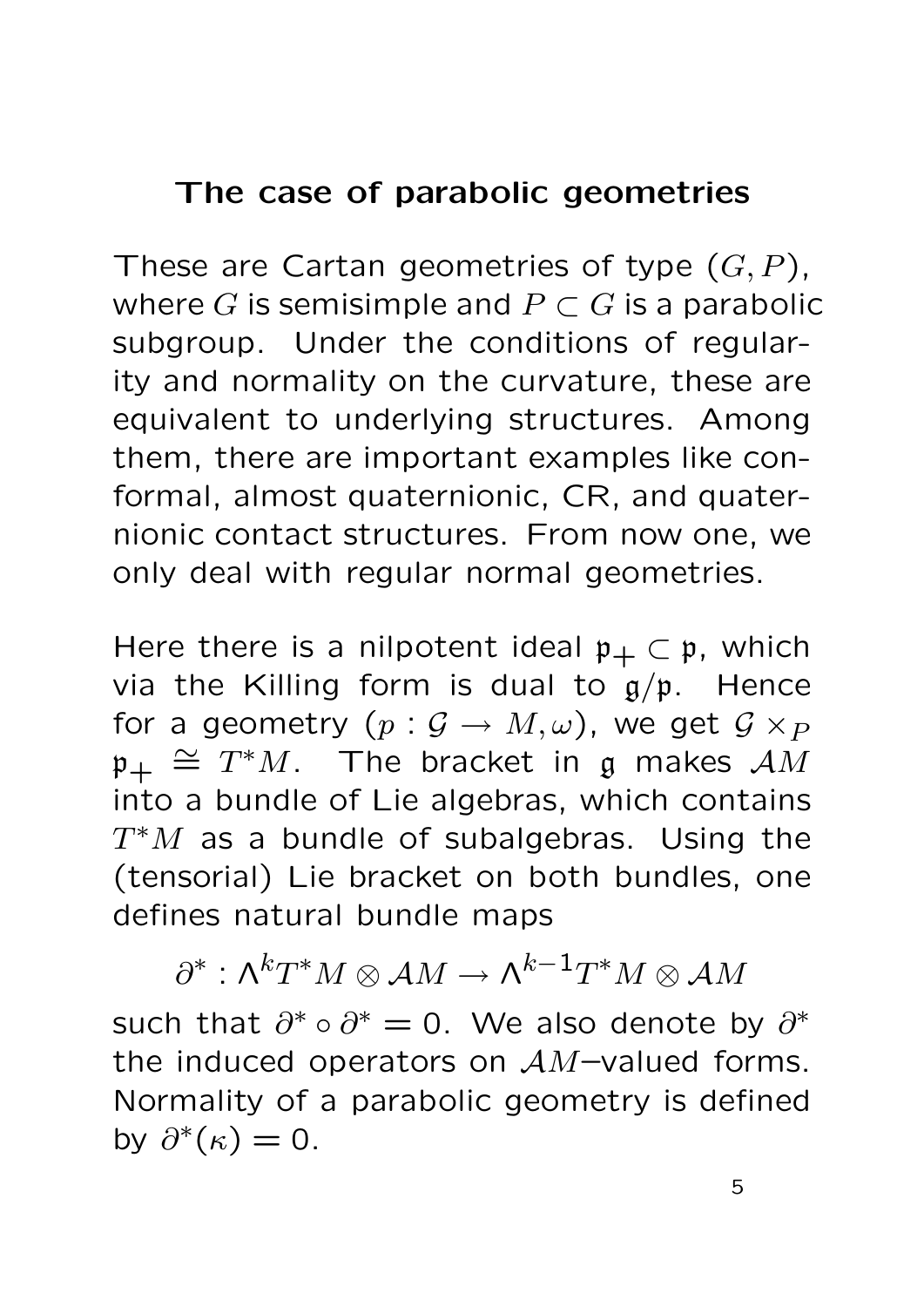#### The BGG–machinery

Now  $\mathsf{im}(\partial^*) \subset \mathsf{ker}(\partial^*) \subset \Lambda^kT^*M \otimes \mathcal AM$  are natural subbundles, and  $\mathcal{H}_k:=\mathsf{ker}(\partial^*)/\mathsf{im}(\partial^*)$ is algorithmically computable via Kostant's version of the BBW-theorem. The BGG– machinery relates operators on AM–valued forms to operators defined on these subquotient bundles. First note that there is a natural tensorial map

 $\pi_H: \Omega^k(M,\mathcal AM) \supset \mathsf{\Gamma}({\mathsf{Ker}}(\partial^*)) \to \mathsf{\Gamma}(\mathcal H_k).$ 

The core of the machinery is to construct (higher order) invariant differential operators  $L_k$  : Γ $(\mathcal{H}_k) \rightarrow \Omega^k(M,\mathcal{A}M)$ , which split these algebraic projections. These splitting operators are characterized by the additional fact that  $\partial^* \circ d^\nabla \circ L_k = 0$  for all  $k.$  Having these splitting operators at hand, one defines the BGG–operators by

$$
D_k := \pi_H \circ d^{\nabla} \circ L_k : \Gamma(\mathcal{H}_k) \to \Gamma(\mathcal{H}_{k+1}).
$$

The machinery can also be applied using  $d^{\tilde{\nabla}}$ rather than  $d^{\nabla}$  and we will denote the resulting operators by  $\tilde{L}_k$  and  $\tilde{D}_k.$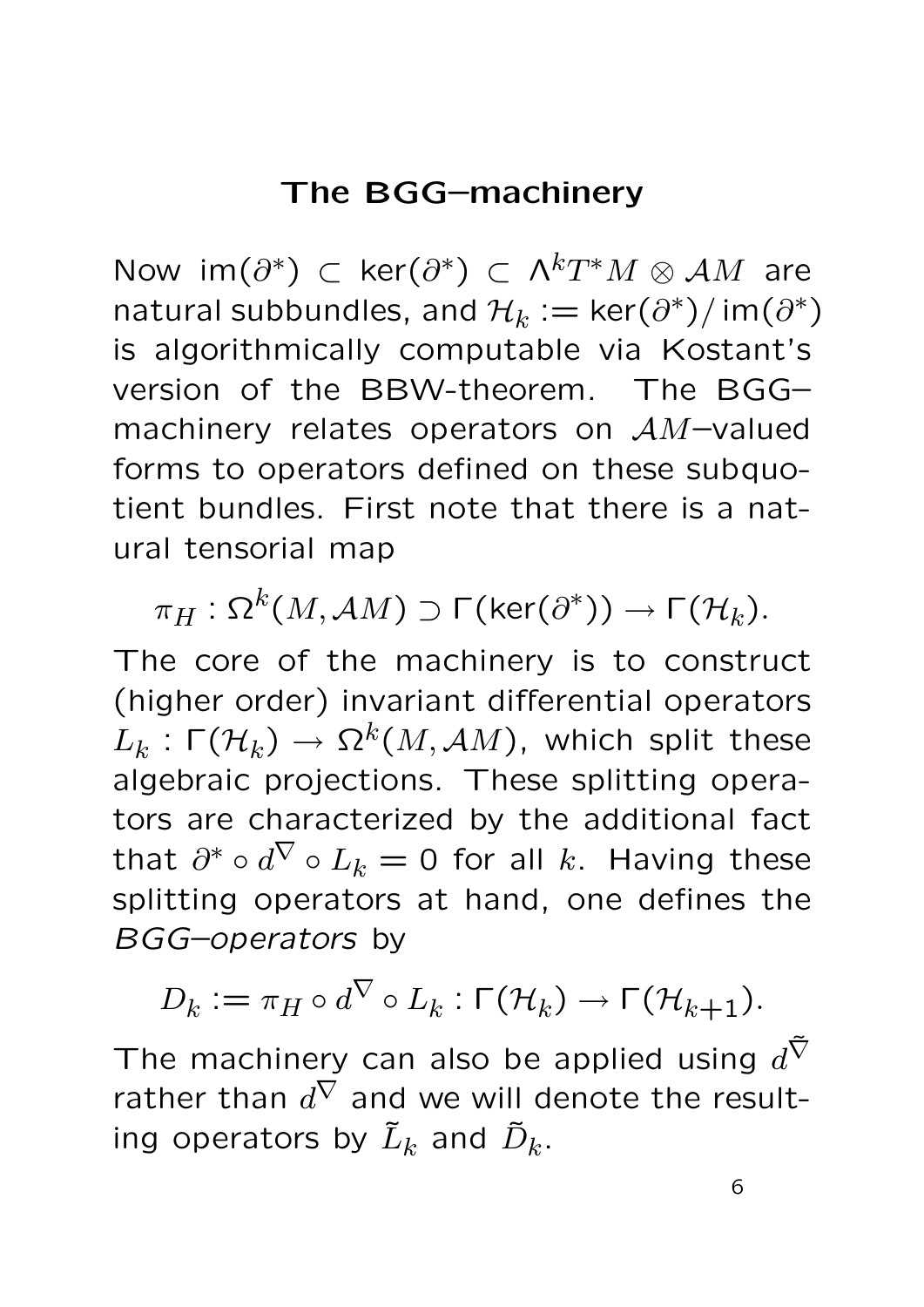### Results

1.  $\mathcal{H}_0$  is a quotient of  $TM$ , and  $\pi_h$  and  $\tilde{L}_0$  induced inverse isomorphisms between the set of infinitesimal automorphisms and the kernel of  $\tilde{D}_0$ .

Under mild conditions, one can prove that  $\tilde{D}_0 = D_0$  and  $\tilde{L}_0 = L_0$ , but this is not true in general.

2. An infinitesimal deformation  $\varphi \in \Omega^1(M, \mathcal AM)$ is called *normal* if  $\partial^*(d^{\tilde{\nabla}} \varphi) = 0$ . Then trivial infinitesimal deformations are normal and the operator  $\tilde{L}_1$  induces a bijection between the cokernel of  $\tilde{D}_0$  and the formal tangent space of the moduli space of normal parabolic geometries.

3. By normality, one has  $\partial^*(\kappa) = 0$ , so one may define the harmonic curvature  $\kappa_H$  :=  $\pi_H(\kappa) \in \Gamma(H_2)$ . This is much simpler than the full curvature  $\kappa$  but it is still a complete obstruction to local flatness. Under the isomorphism from 2., the operator  $\tilde{D}_1$  computes the change of harmonic curvature caused by an infinitesimal deformation. In some cases, one can prove that  $\tilde{D}_1 = D_1$ .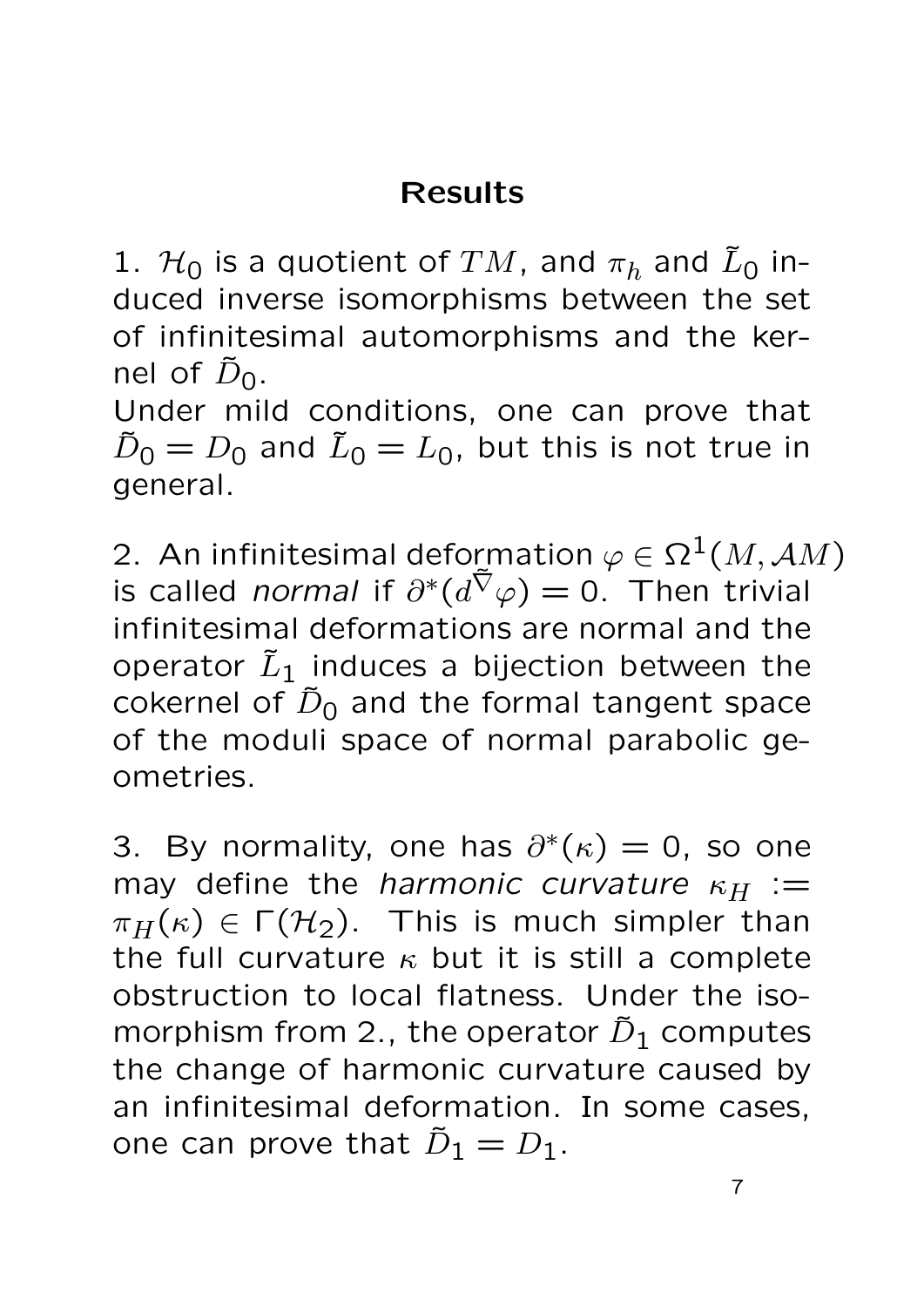#### The locally flat case

If  $\kappa = 0$ , then  $\nabla = \tilde{\nabla}$ , and  $d^{\nabla} \circ d^{\nabla} = 0$ , so  $(\Omega^*(M, \mathcal{A}M), d^{\nabla})$  is a complex, which is a fine resolution of the sheaf of parallel sections for  $\nabla$ . The homology groups in degree 0 and 1 are the space of infinitesimal automorphisms respectively the formal tangent space to the moduli space of locally flat structures.

The BGG machinery easily implies that also  $(\mathcal{H}_*, D)$  is a complex which computes the same homology. Hence one obtains a deformation complex for locally flat geometries in the picture of the underlying structure.

#### Semi–flat cases

For some geometries, the bundle  $H_2$  decomposes into a direct sum of natural bundles. Hence there are various components in the harmonic curvature, and semi–flatness corresponds to vanishing of some of these parts.